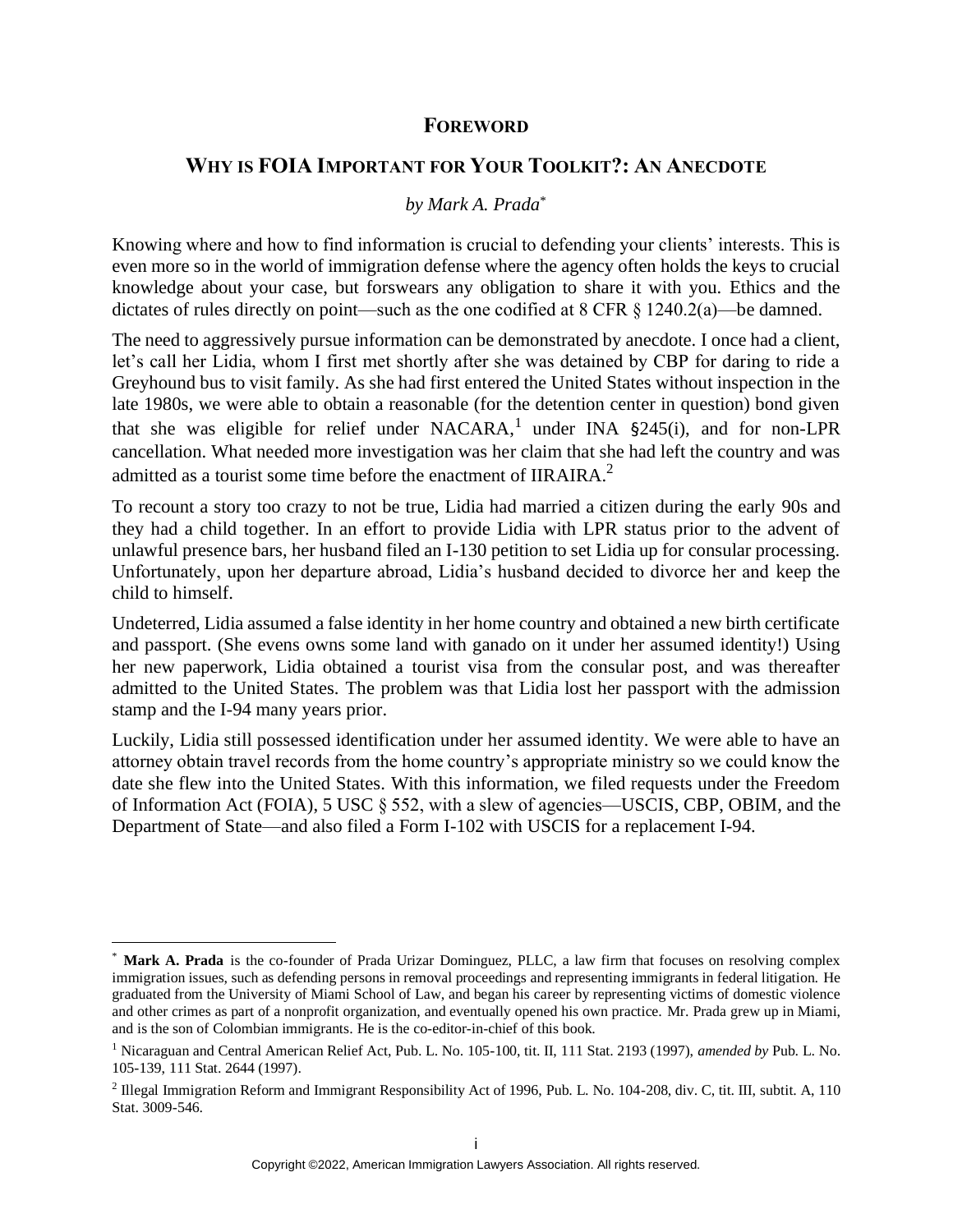Before the immigration judge, we asserted that Lidia had been admitted, to ensure her eligibility for 245(i) relief.<sup>3</sup> This point was necessary to demonstrate when and how she reentered the United States to show that she was not subject to INA  $\S 212(a)(9)(C)$ 's permanent bar. We demanded that the DHS be ordered to produce Lidia's admission records under the authority of INA  $\S$ § 240(c)(2) and 291, and *Dent v. Holder*, 627 F.3d 365 (9th Cir. 2010). Being outside the Ninth Circuit, the IJ essentially told us to kick rocks, but that he would he generously allow us all the continuances we needed. (I like to think that my argument about how DHS has a practice of constantly and flagrantly violating its statutory duty to respond to FOIA requests within 20 or 30 business days, 5 USC  $\S$  552(a)(6)(A)(i) and (B)(i), had something to do with it.)

Well, after several master hearings, dead ends, stonewalling, and the exhaustion of administrative FOIA appeals, the DHS component agencies gave up nothing. USCIS even denied the I-102 application by citing to 8 CFR § 101.2 as requiring it to only produce copies of "lawful admissions," and defining a "lawful admission" as one under a noncitizen's full true and correct name.

The light at the end of the tunnel was the State Department's acknowledgment that it found my client's visa records under her assumed name while declining to release copies of those records pursuant to INA § 222(f). Relying upon the provisions of 9 FAM 603.2-3(b) and (c)(a)(2), we administratively appealed this issue, and State produced the first piece of valuable information we could get our hands on: the visa number, foil number, visa type, and date of issuance.

And then we sued.

We sued the appropriate Service Center Director under the Administrative Procedure Act, 5 USC § 701 et seq., with respect to the I-102 denial, and we sued each and every DHS component agency that failed to give us what we wanted. (Under FOIA, you sue the agency itself, not a specific officer.) We had the option of choosing the District for the District of Columbia as our venue, 5 USC  $\S$  552(a)(4)(B), but we opted for our local district.

Fortunately, the matter settled. DHS did not want to give up a replacement I-94 because they didn't want to admit that my client was the person admitted under the assumed name. (Mind you, the photo ID under the assumed name was definitely my client.) But they gave us proof of the admission in the form of a printout of a "TECS - 194 Document Detail,"<sup>4</sup> and stipulated in writing that "USCIS acknowledges that CBP has produced these documents, and agrees to recognize the authenticity of the CBP produced documents, and of any true and accurate copies thereof."

And then we made our case. Rather than move forward with relief and a hardship waiver request under INA § 212(i) before the IJ (with the attendant risk of removal if relief were denied), we convinced the IJ to terminate proceedings because Lidia was improperly charged as being inadmissible for being present without admission. Thus, in addition to using FOIA to clobber DHS counsel, we obtained a cool ruling from the IJ that an admission procured through fraud was

<sup>&</sup>lt;sup>3</sup> We had determined that Lidia was ineligible for NACARA adjustment given that the length of her time abroad broke the requisite continuous physical presence.

<sup>4</sup> The Privacy Impact Assessment (PIA) for the TECS System is available at

https://www.dhs.gov/sites/default/files/publications/DHS-PIA-ALL-021%20TECS%20System%20Platform.pdf. In addition to PIAs, agencies also publish System of Records Notices (SORNs) in the Federal Register. Reviewing PIAs and SORNs is a good way to familiarize yourself with the various databases that the agencies use, and can help you to refine and weaponize your FOIA requests.